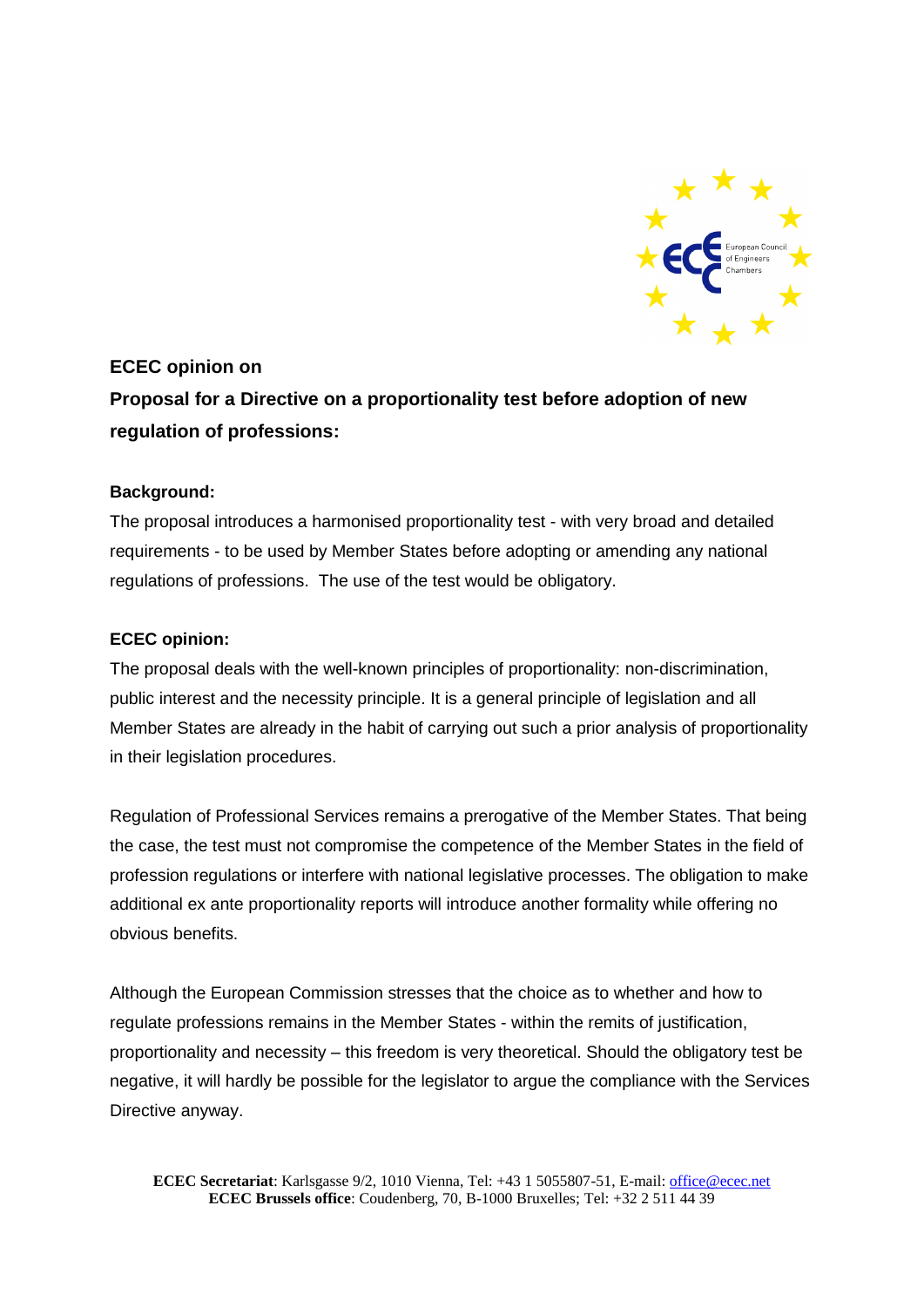When seen in connection with the "Proposal for a Directive on the enforcement of the Directive 2006/123/EC on service in the internal market, laying down a notification procedure for authorisation schemes and requirements related to services" the impact is even stronger. Practically, where professional regulations are concerned - measures would also fall under the scope of both Directives in many cases. The notification obligation also requires provision of information demonstrating compliance with the Services Directive, including overriding reasons of public interest, proportionality and an assessment as to why less restrictive means are not available. So where Directives apply, this would in fact be the result of the proportionality test; and seen in this context, no legislative freedom remains whatsoever.

Many of the given proportionality criteria that need to be considered are quite broad and open actually allowing manifold answers, depending on the chosen testing approach, the chosen testing persons/organisations etc. As such they are very adequate for a supporting guideline, but less for an obligatory procedure with a considerable impact on the whole legislative process.

It is also problematic that the proposed Directive only addresses ex ante regulation (title protection, compulsory registration etc.) although ex post regulation (insurance requirements, Continuing Professional Development (CPD), professional certifications schemes, local regulations or building inspections) can impose significant restrictions on the professional practice. This does not lead to an objective comparison of the regulatory systems.

The proposed procedure leads to considerable restrictions for national legislators and thus prevents lean, effective and fast legislative reforms.

The ECEC thus believes that it is in contradiction with the proportionality principle to interfere in national legislative procedures to such a high degree when there are already adequate procedures foreseen for cases when a Member State is not in compliance with the Services Directive such as pilot procedure, infringement procedure.

The ECEC therefore is against the implementation of a mandatory proportionality test but would regard a non-mandatory guideline as helpful.

The ECEC would also ask the European Commission to consider that such a – not clearly proportionate – regulation restricting the freedom of national legislators could also be problematic in the current political situation, where unnecessary interventions of the